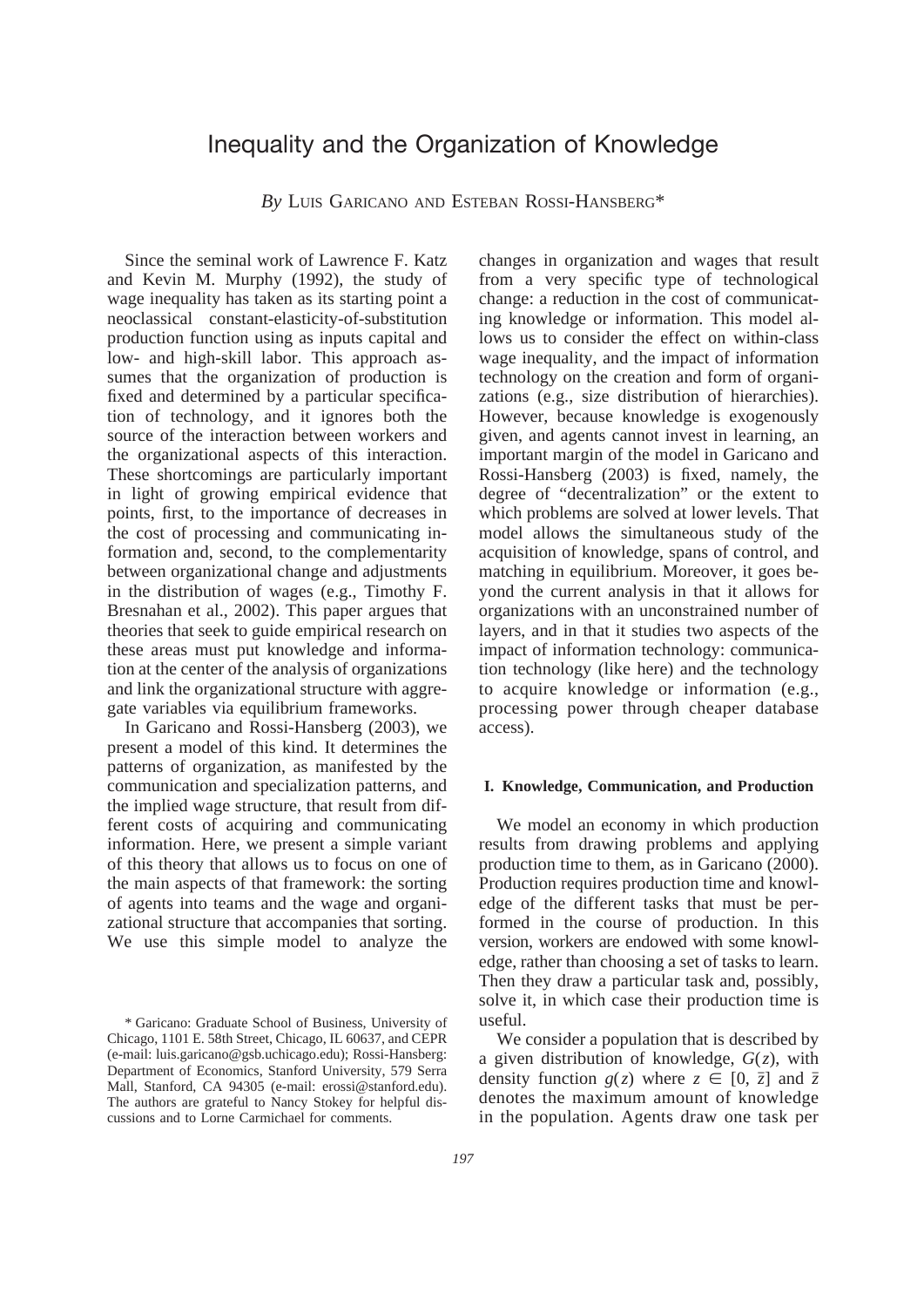period; the value of learning a task is given by the frequency with which it appears. This frequency is described by a probability density  $f(z)$ , with associated cumulative distribution function *F*(*z*). We assume that more-knowledgeable workers always know the tasks of less-knowledgeable ones, so we say that a worker has knowledge *zi* when she can perform all tasks in  $(0, z_i)$ .

Suppose that agents can form teams, so that whenever they do not know how to solve a problem they can ask other agents. This allows some agents to specialize on handling some problems and not others. We make two assumptions about the communication of knowledge. First, we assume that agents spend a fraction *h* of their time *communicating* their knowledge about each question posed to them, irrespectively of whether they know the answer. Solving a problem does not take time in our setup, time is only useful as an input in production and to communicate knowledge. Second, we assume that it is hard to label problems or, equivalently, that it is hard to know who knows what. This implies that agents first try to solve the problem themselves and ask if they do not know the answer. A worker with knowledge *z* asks with probability  $1 - F(z)$ .

We assume here that organizations can only have one or two layers, so that agents can choose to work on their own or work with other agents. Teams are formed by managers, who are specialized in problem-solving, and production workers, who specialize in production and know only the routine tasks. Hence, a team of  $n + 1$  agents, where *n* of them are production workers with knowledge  $z_p$ , has *n* units of production time available. The production of such a team is then simply  $F(z_m)n$ , where  $z_m$  is the knowledge of its manager. This is subject to the time constraint of the manager: the manager spends a fraction of time *h* communicating with each worker in the team whenever she cannot perform a task, which happens with probability  $1 - F(z_p)$ . The time constraint of managers is then given by:  $hn[1 - F(z_p)] = 1$ . Thus the span of the manager is limited by the knowledge of the production workers; if production workers are more knowledgeable, they will require help less often, and managers will be able to supervise larger teams. The rents of a manager are then given by  $R = F(z_m)n - w(z_p)n$ , where

 $w(z_p)$  is the wage of a worker with knowledge *zp*.

The technology described above builds on the technology used in Robert E. Lucas (1978) and Sherwin Rosen (1982). Our focus on knowledge implies that, given the ability of the manager, teams with more-knowledgeable workers are larger, since workers can solve more problems by themselves. In contrast, Lucas (1978) assumes that agents differ in managerial ability but are identical as workers. Rosen (1982) does have heterogenous workers, but only the efficiency units of skill matter for production. This assumes away the matching problem between workers and managers that is central in this paper.

#### **II. Sorting and Organization**

Solving for an equilibrium in this economy is a continuous assignment problem (see Michael Sattinger, 1993) with two twists relative to standard assignment problems. First, who is assigned to whom is not a given, but an equilibrium outcome. In standard assignment models this identity is assumed. In contrast, here we are "marrying" a mass of workers with a mass of managers, *where those roles and masses are not given by assumption.* Second, agents can decide not to be matched and produce on their own.

To solve the assignment problem, note first that optimality requires positive sorting, that is, workers with more knowledge must be assigned to managers with more knowledge. The reason is that there is a complementarity between knowledge of workers and managers through the time constraint: a more knowledgeable manager will spread his higher knowledge over a larger number of workers, and that requires workers to be more knowledgeable so that they do not ask an excessive number of questions.1

To characterize the equilibrium in this economy we need to describe three objects: the allocation of agents to occupations (production workers, specialized problem-solvers, and selfemployed); second, the team composition (i.e.,

<sup>&</sup>lt;sup>1</sup> The result can be proved using the first and second order conditions (see Garicano and Rossi-Hansberg, 2003).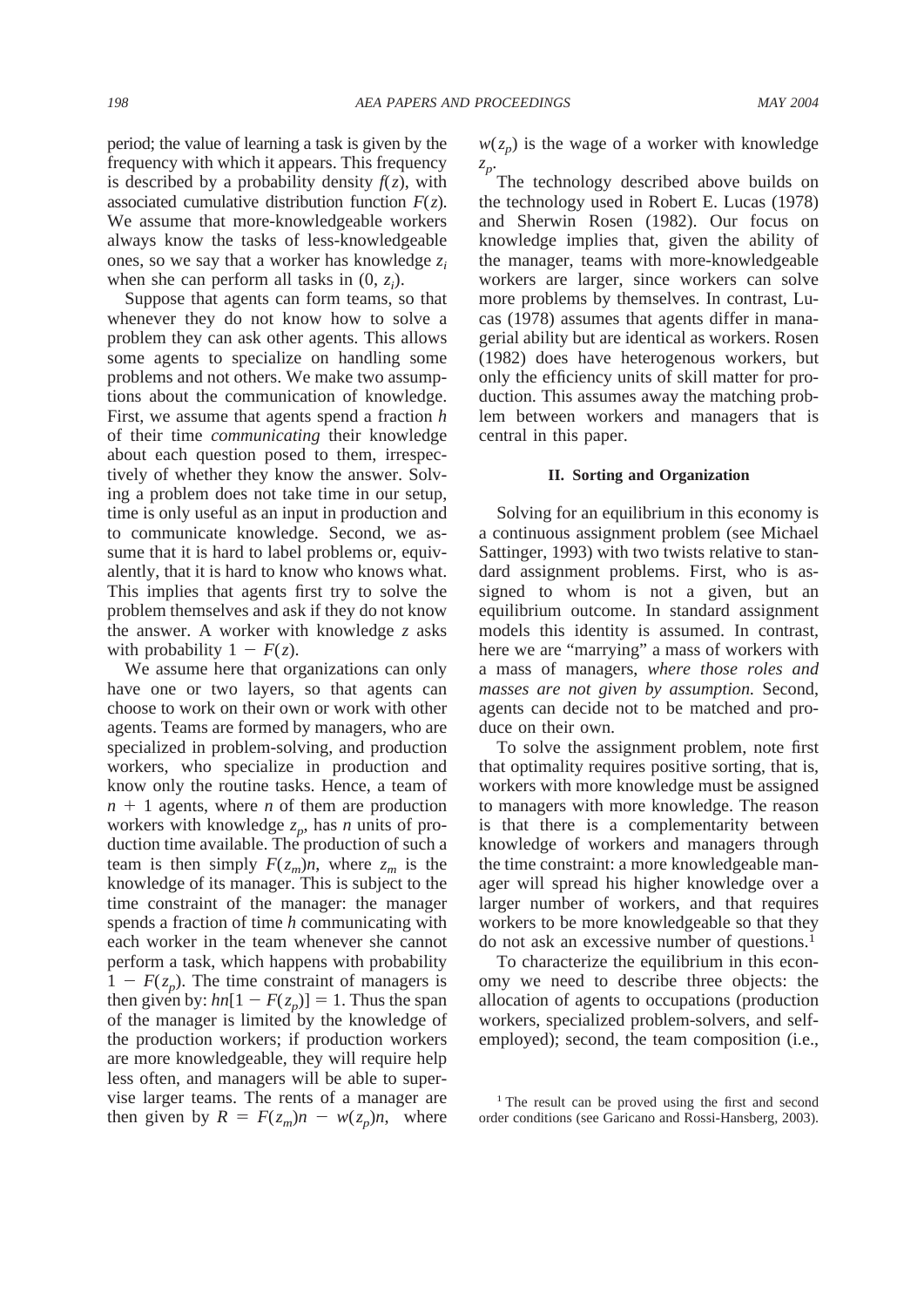the matching between workers and managers, and spans of control); and third, the earnings function. All these objects form an equilibrium, where earnings are such that agents do not want to switch either teams or occupations.

Under suitable conditions that we describe below, one can prove that an equilibrium will be characterized by a pair of thresholds  $(z_1, z_2)$ , such that all agents with knowledge  $z < z_1$ become production workers, all agents with knowledge above  $z_2$  become managers, and those in between are self-employed.

Suppose that a mass *n* of workers with knowledge  $z_p$  and a mass 1 of managers with knowledge  $z_m$  are matched together in a team. For this to be an equilibrium it must be the case that the assignment maximizes managerial rents, that is, that the manager would not be better off matching with either less-knowledgeable or moreknowledgeable workers. The manager's rents are given by

$$
R(z_m, w) = \max_{z_p} n[F(z_m) - w(z_p)]
$$
  
= 
$$
\max_{z_p} \frac{F(z_m) - w(z_p)}{[1 - F(z_p)]h}
$$

where the second equality results from substituting in the time constraint of the manager. Thus a necessary condition for the assignment to be an equilibrium is that worker's wages be equal to the marginal value of worker's knowledge, that is,

(1) 
$$
w'(z_p) = \frac{F'(z_p)[F(z_m) - w(z_p)]}{[1 - F(z_p)]}
$$
  
for all  $z_p \le z_1$ .

In equilibrium, the market of production workers clears. Given wages and earnings, the supply and demand of production workers equalize, namely,

$$
(2) \quad h \int_0^{z_p} \left[1 - F(t)\right] g(t) \, dt = G(m(z_p))
$$
\n
$$
- G(m(0)) \qquad \text{for all } z_p \le z_1
$$

where  $m(z_p)$  denotes the knowledge of the manager assigned to workers with knowledge  $z_p$ . Since (2) holds for all  $z_p \leq z_1$ , we can derive with respect to  $z_p$ , to obtain

(3) 
$$
m'(z_p) = h \frac{\left[1 - F(z_p)\right]g(z_p)}{g(m(z_p))}
$$

which, together with  $m(0) = z_2$  and  $m(z_1) = \overline{z}$ , determines the equilibrium assignment function *m*(*z*).

Finally, the occupational choice of agents must be optimal. Given equilibrium assignment and wage functions we can determine the rents of a manager with skill  $z_m$ ,  $R^*(z_m) = R(z_m)$  $w(m^{-1}(z_m))$ . A worker can always choose to become self-employed and get  $F(z)$ . Thus, equilibrium earnings are given by  $U(z)$  =  $max{F(z), R^*(z), w(z)}$ . This implies that the marginal production worker (the most knowledgeable one) must be indifferent between being a production worker or being selfemployed,  $w(z_1) = F(z_1)$ , and the marginal manager (the least knowledgeable one) must be indifferent between being a manager and being self-employed,  $R^*(z_2) = F(z_2)$ . These are the final and initial conditions needed to solve for the earnings function. An equilibrium of this type exists under some parameter restrictions.<sup>2</sup>

## **III. Communication Costs, Organization, and Inequality**

The advantage of introducing a complete assignment model with a continuum of agents is that it allows us to talk about the effect of communication technology on wage inequality within worker and manager classes, as well as on the type of teams formed in equilibrium. Throughout this section we assume that the distribution of knowledge in the population is uniform,  $G(z) = z/\overline{z}$ . When the distribution of problems is also uniform, so that all problems are equally frequent, we can obtain a closedform solution for the two differential equations in the above system and, as a result, fully characterize the changes in the distribution of firm

<sup>2</sup> We need  $z^F < \bar{z}$ , where *h*  $\int_0^{z^F} [1 - F(t)] g(t) dt =$  $G(\overline{z}) - G(z^F)$ .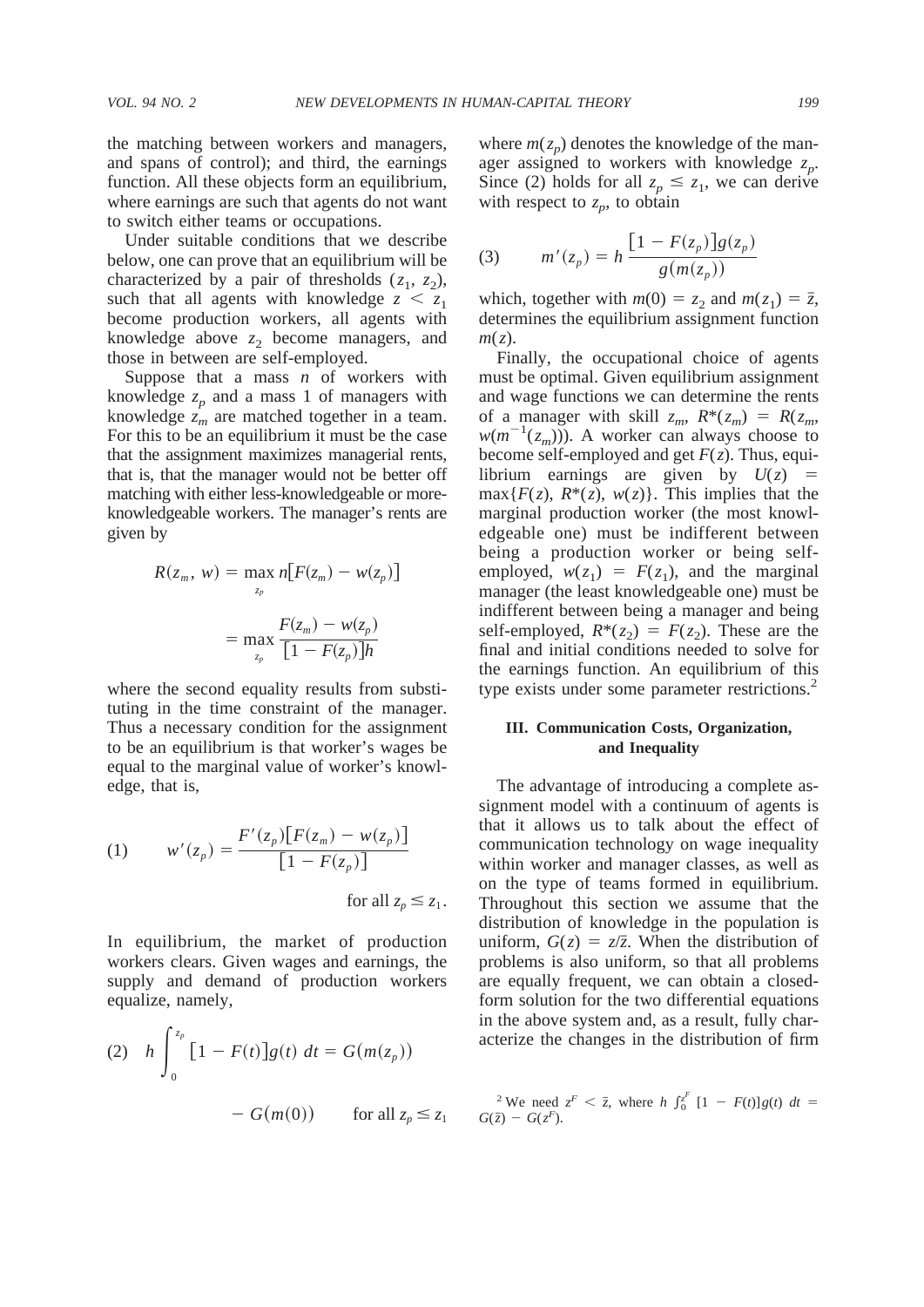sizes and in the distribution of earnings that follow from a change in communication technology, as the following proposition shows. We measure wage inequality as the ratio between the highest- and lowest-paid agent in a particular class.

PROPOSITION 1: Let  $F(z) = z$ ,  $\overline{z} = 1$ , and let *h be such that an equilibrium with two layers exists, then a decrease in communication costs (h) implies (i) a decrease in within-worker-class wage inequality, (ii) an increase in withinmanager-class wage inequality, (iii) a decrease in the share of self-employed agents, and (iv) an increase in the share of workers and managers in the population.*

### PROOF:

Due to space constraints we only present a sketch of the proof of these results. First, when  $f(z)$  is uniform, team size is simply given by  $n = 1/(h[1 - z_p)]$ . Substituting this in differential equation (3), together with the initial condition that  $m(0) = z_2$ , we obtain a quadratic expression for the knowledge of the manager, which is matched with a given production worker, as a function of the cutoff level  $z_2$ . Replacing this in differential equation (1), together with the initial condition  $w(z_1) = z_1$ , we also obtain a quadratic differential equation for the equilibrium wages,  $w(z)$ , as a function of both thresholds  $z_1$  and  $z_2$ . Solving  $m(z_1) = 1$  in *z*<sub>1</sub> and substituting *z*<sub>1</sub> in  $R(z_2) = z_2$ , we obtain a single quadratic equation in  $z<sub>2</sub>$  from which we obtain closed-form solutions for all the magnitudes in the model. Deriving with respect to *h* then yields the results.

As we mentioned above, for an equilibrium with two layers to exist we need to guarantee that agents would not like to form teams with more than two layers. This restriction becomes binding for low values of *h*, where managers can leverage an increase in knowledge via a larger team. For  $\bar{z} = 1$ , in order to guarantee that an equilibrium with at most two layers exists, we need  $h \geq 0.75$ .

The effect of a decrease in communication costs on overall wage inequality is the result of combining the decrease in within-worker-class and the increase in within-manager-class wage



FIGURE 1. EARNINGS FUNCTION  $(h = 0.8)$ 

inequality. Which of these two dominates depends heavily on the particular parameters and measure used. With the conditions imposed in the proposition above, we can show that overall wage inequality decreases. The proposition also shows that the number of organizations increases: more agents join teams since the technology to produce in teams improved.

All the results discussed above hold for a variety of distributions of tasks, although they are hard to prove analytically with more generality. We now illustrate the similar results with numerical exercises for an exponential distribution of tasks and a higher maximum amount of knowledge,  $\bar{z} = 2$ . In this case, higher-*z* problems are less frequent. We first study the impact of a reduction in communication costs from *h* 0.8 to  $h = 0.2$ . The results are presented in Figures 1 and 2.

The figures show the allocation of knowledge to different occupations and the associated earnings function. As we decrease *h*, the number of self-employed agents decreases. Lower costs of communicating knowledge imply that producing in teams is more efficient since managers can have larger spans of control and therefore leverage their knowledge more. Notice that, in contrast with the previous proposition, the share of managers in the economy decreases. The reason is that, with an exponential  $F(z)$ , high-*z* problems are less frequent, and therefore as *h* decreases fewer managers are needed. Withinworker-class wage inequality declines: the ratio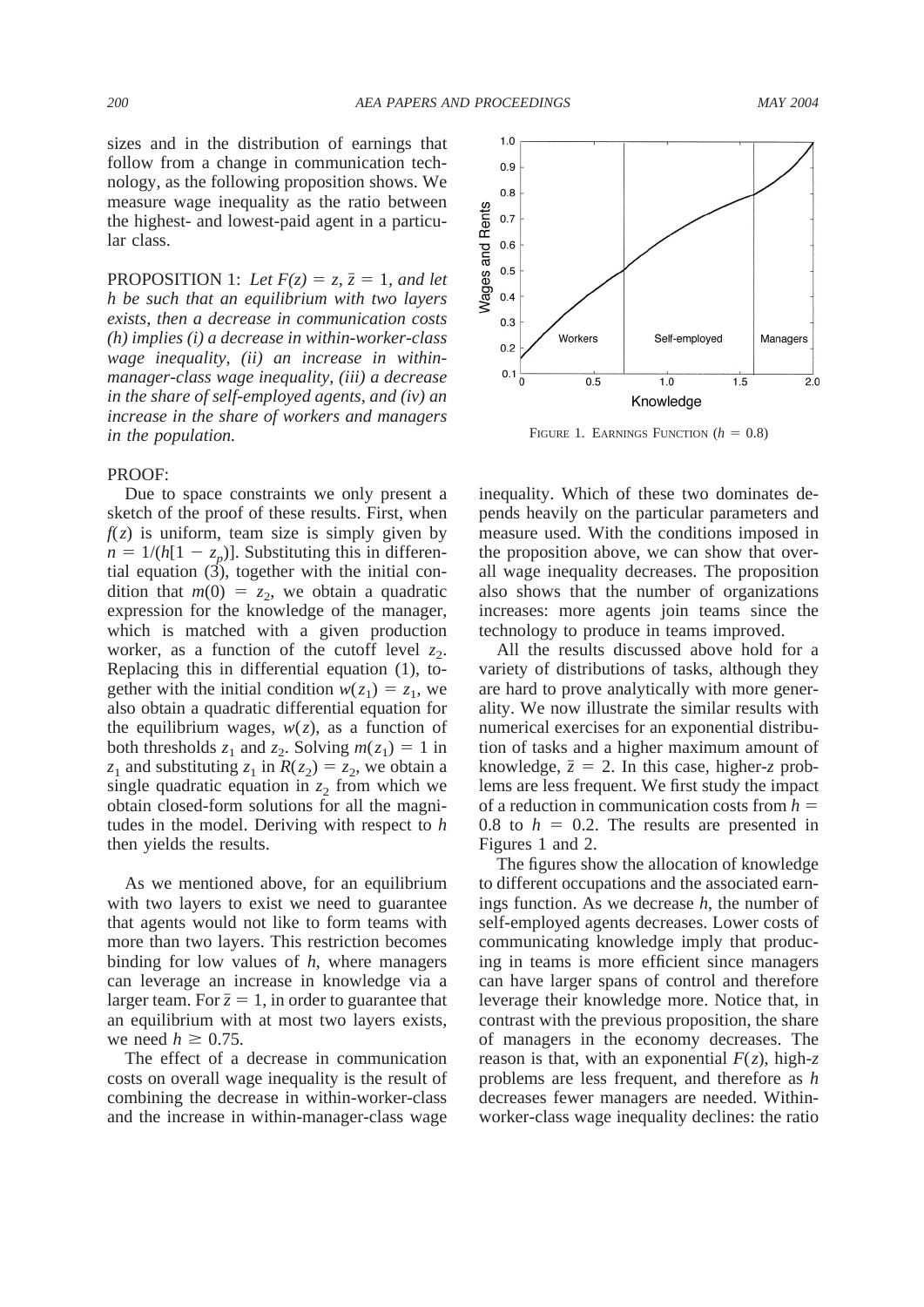

of the highest-paid worker to the lowest-paid worker drops from 3.13 to 1.23. Wage inequality among managers increases substantially: the ratio of the highest- to the lowest-paid manager goes from 1.25 to 5.04. Overall wage inequality, as measured by the ratio from the highest- to the lowest-paid worker, goes from 6.25 to 6.3, a modest increase.

The intuition behind these results is straightforward. Inequality among workers decreases with *h* since spans of control increase, and so workers with very different endowments of knowledge work for managers who have a similar (but not equal) amount of knowledge. This reduces the gain for workers of having more knowledge and, therefore, the level of wage inequality between them. The increase in spans, on the other hand, increases inequality among managers since extra knowledge can be leveraged more via a larger team. Overall wage inequality is the result of these two effects.

The exercises presented also illustrate the endogenous nature of organizations in the model. Organizations are not assumed but formed, because some of the agents in the economy benefit from producing in teams. This in turn determines equilibrium earnings. Endogenous organization, together with the heterogeneity in team formation via equilibrium assignments, yields a nondegenerate size distribution of hierarchies in the economy. In order to determine the number of hierarchies of each size we need to take a stand on the total mass of agents in the



FIGURE 2. EARNINGS FUNCTION  $(h = 0.2)$  FIGURE 3. HISTOGRAM OF HIERARCHY SIZES  $(h = 0.8)$ 



FIGURE 4. HISTOGRAM OF HIERARCHY SIZES  $(h = 0.2)$ 

economy. In all the figures presented we use a population size of 1,000. Figures 3 and 4 illustrate the distribution of hierarchy sizes for  $h =$ 0.8 and 0.2.

All self-employed agents constitute hierarchies with one layer. With high communication costs, all other hierarchies are rather small given that managers spend 80 percent of their time if they handle the problems of an agent with zero knowledge. The distribution of hierarchy sizes is skewed and declining. The gap between hierarchies with one employee and hierarchies with more than one employee is the result of having a discrete number of layers. With higher communication costs, the size distribution of